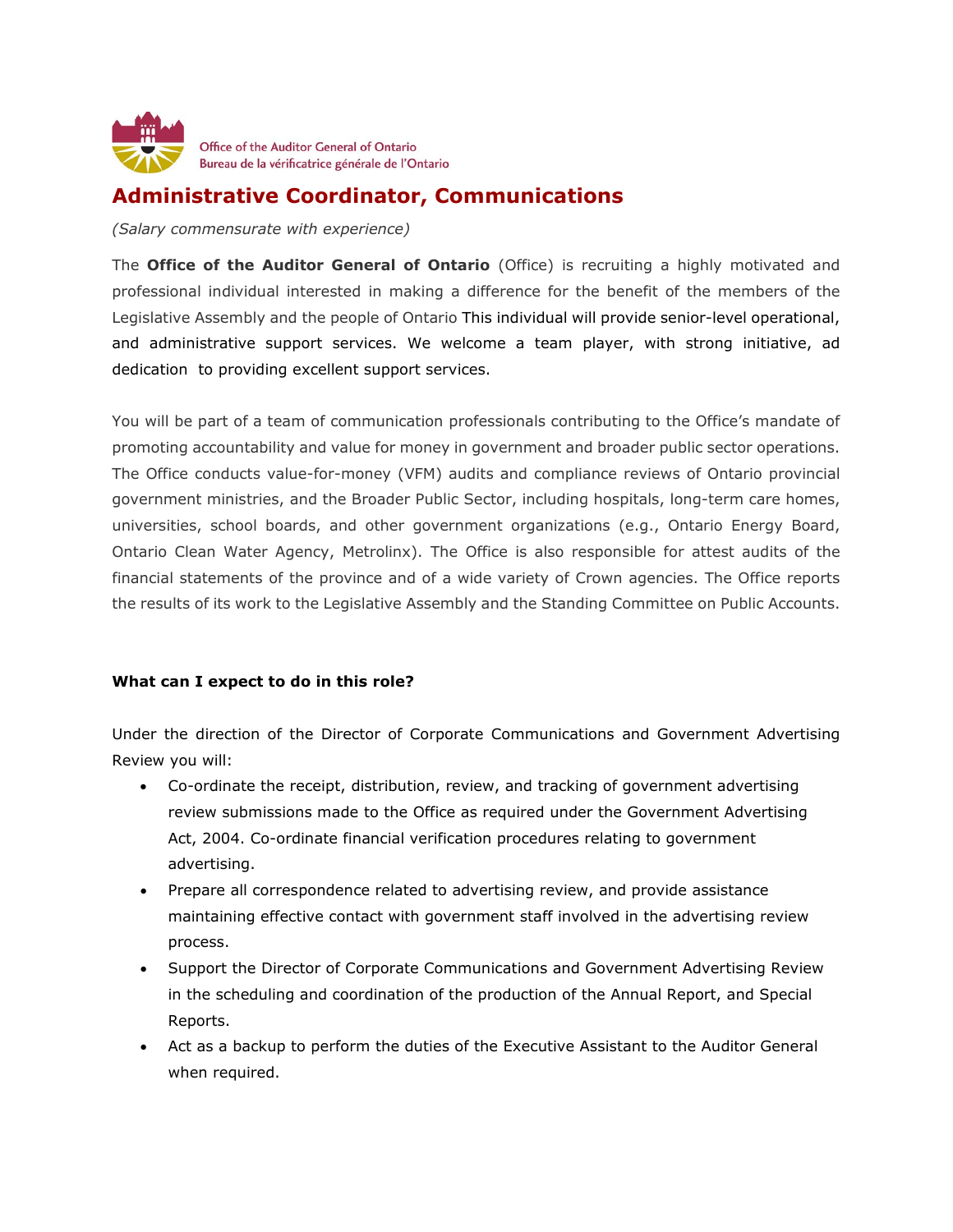- Lead the internal and external stakeholder distribution process of materials relating to the Office's Annual Report.
- Co-ordinate and track translation and ISBN requests for Annual Reports and Special Reports.
- Provide communications support to the communications group as needed, including performing proofreading, cross-checking changes and making minor edits and changes to finalize reports, and assisting with the production of the Office's internal e-newsletter.
- Assist with various HR-related tasks, including staff photos, business cards and nameplates.

## **How do I qualify?**

- A Community College Diploma or University Degree in an administrative or related field.
- 3-5 years experience in an administrative field, preferably with a communications background. Bilingualism (English and French) is required.
- Experience with executive calendar management/project scheduling would be an asset.
- Demonstrated superior administrative and communication skills. Good knowledge of government structure, policies, procedures and operations.
- Demonstrated ability to manage, organize and prioritize competing priorities.
- Knowledge of communication best practices and the media landscape.
- Must have superior organizational skills, and the ability to multi-task.
- Well-developed interpersonal, analytical and strategic thinking skills.
- Demonstrated experience preparing correspondence and managing records.
- Superior-level applied knowledge of Microsoft Word, Excel, Outlook and Adobe Acrobat. Knowledge of Adobe InDesign and e-marketing platforms would be an asset.
- Ability to work independently and as part of a team.

**Note:** As a condition of employment, the selected candidate will be required to undergo a screening by the Canadian Police Information Centre (CPIC).

Interested candidates, please **submit a covering letter and resume** (as one document), by email quoting competition number **2209** by June 3, 2022 to:

Cindy MacDonald Director, Human Resources and Office Services Email: resumes5@auditor.on.ca **Address:** 20 Dundas Street West, Suite 1530, Toronto, Ontario